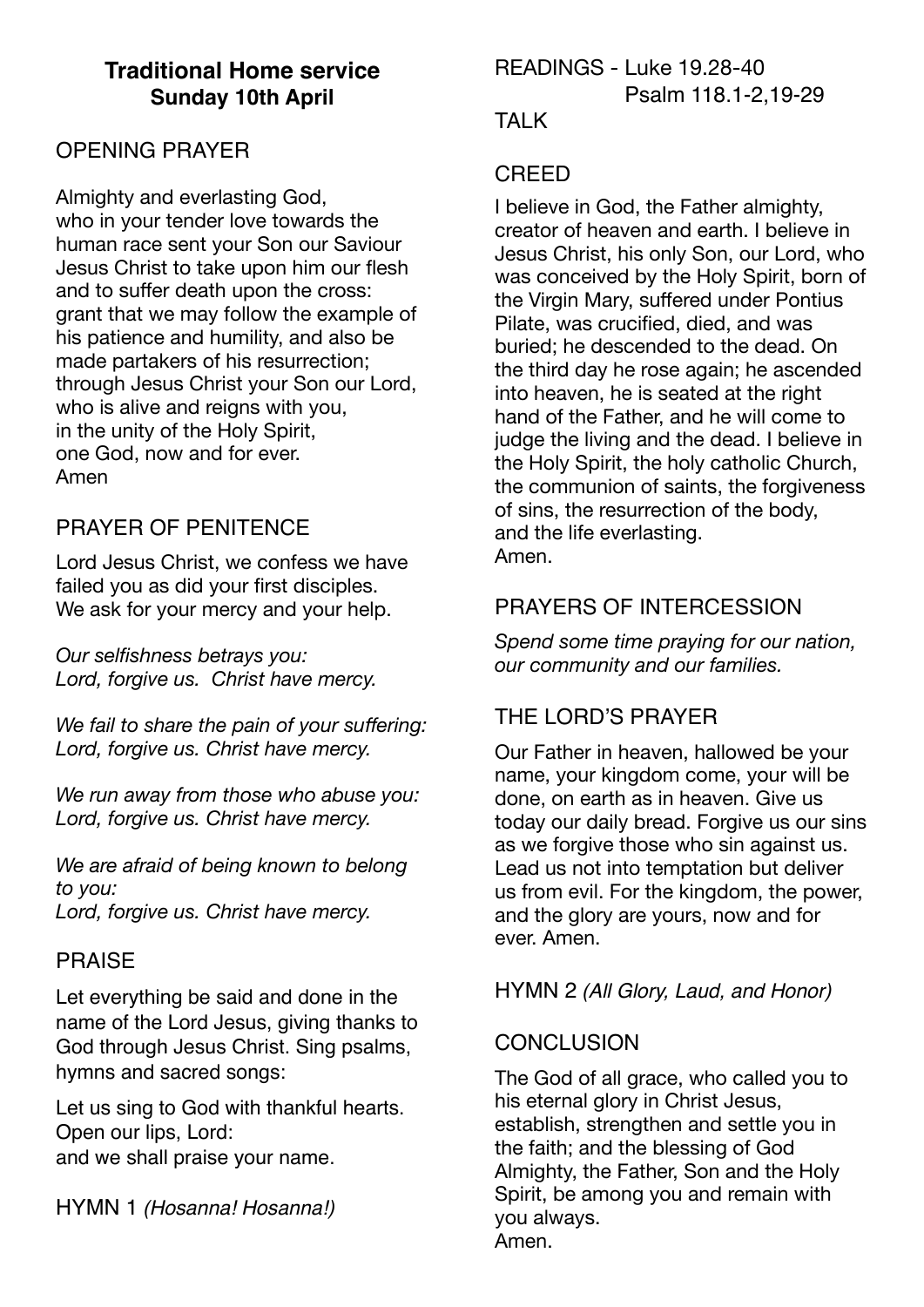# HYMNS TO USE

Hosanna, Hosanna, Hosanna in the highest, (2X) Lord, we lift up your name, with our hearts full of praise, Be exalted, O Lord, my God, Hosanna in the highest!

Glory, glory, glory to the King of kings!  $(2X)$ Lord, we lift up your name, with our hearts full of praise, Be exalted, O Lord our God, Hosanna in the highest!

Jesus, Jesus, Jesus, to the King of kings! (2X) Lord, we lift up your name, with our hearts full of praise, Be exalted, O Lord our God, Hosanna in the highest

All glory, laud, and honor To thee, Redeemer, King To whom the lips of children Made sweet hosannas ring

Thou art the King of Israel Thou David's royal Son Who in the Lord's name comest The King and Blessed One

The company of angels Are praising Thee on high And mortal men and all things Created make reply

The people of the Hebrews With palms before Thee went Our praise and love and anthems Before Thee we present

To Thee, before Thy passion They sang their hymns of praise To Thee, now high exalted Our melody we raise

Thou didst accept their praises Accept the love we bring Who in all good delightest Thou good and gracious King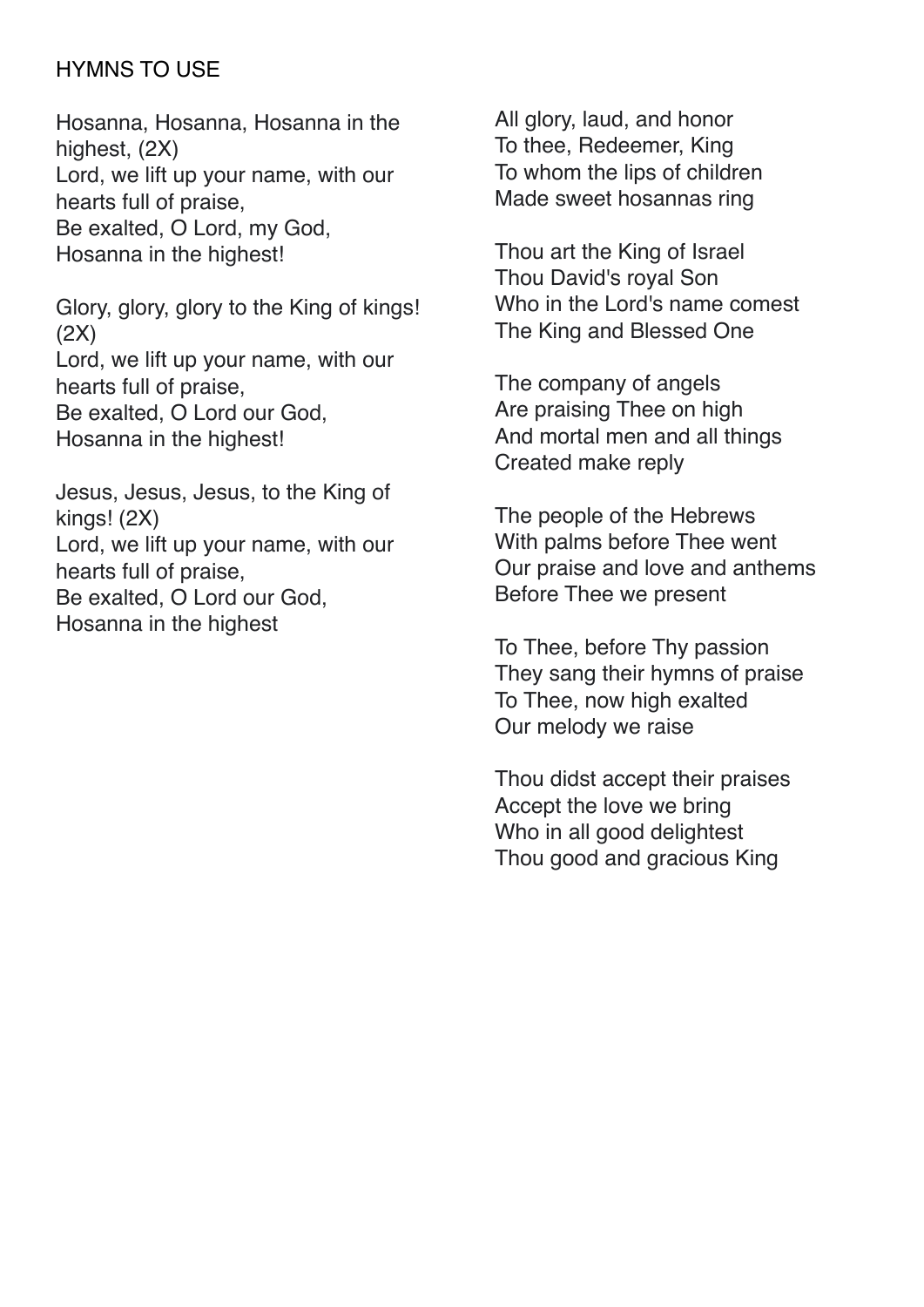Sermon - Adrian Morton Palm Sunday Luke 19:28-40 & Psalm 118.1-2,19-29

This reading in Luke's Gospel can be found in all 4 Gospels. With slight changes…

It means therefore, it is a particularly significant event.

<During the lockdown, I showed a video of modern day pilgrims walking into Jerusalem waving Palm branches, Singing Hosanna etc…>

Its a special Sunday to be celebrated. Some churches even hire a donkey and reenact the event!  $\overline{\phantom{a}}$ 

The reading is full of Biblical allusion and quotations.

Which just means it was written in such a way to help the reader recall past events and meaning to understand better what was going on.

The significance of what was happening.

The action begins about 2 miles from Jerusalem.

The disciples are told to go and find a tethered donkey.

The strongest allusion to that is to Zechariah 9:9:

*Rejoice greatly, Daughter Zion! Shout, Daughter Jerusalem! See, your king comes to you, righteous and victorious, lowly and riding on a donkey, on a colt, the foal of a donkey.* 

The fact that it was a donkey that no-one has ever ridden should be understood in the light of the OT requirement that what was given to God shouldn't be second hand or partly used up.

<I sometimes wonder whether that should still be a church rule ….>

There is another allusion here to Genesis 49:11-12, where Jacob is blessing his sons.

He blesses Judah, Judah being the ancestor of Israel's line of Kings.

And of Judah he says, "He will tether his donkey to a vine, his colt to the choicest branch."

The passage in Genesis speaks of royal excess and self-indulgence.

So what Luke is doing is emphasising and affirming, yes, this Jesus has royal dignity.. he is a King.

But also, he's not a normal King, in the sense of the characteristics you'd normally associate with a King.

He's not about excess and self-indulgence, he's about humility and service.

This king is coming to Jerusalem with an awareness of his own rejection and execution.

And Jesus' royal credentials continue to be emphasised.

Jesus riding in on a donkey, garments being strewn… all points to OT figures preparing for a royal role.

Solomon on David's donkey in 1 Kings 1:33. The newly anointed Jehu in 2 Kings 9:13. Jesus is being treated to an extravagant expression of supreme and royal honouring.

Its a response, a celebration fit for a King…

The whole crowd of disciples begin to joyfully praise God in loud voices. "Blessed is the King who comes in the name of the Lord."

Its a mis-quote from Psalm 118 which says "Blessed is he who comes in the name of the Lord."

So Luke has inserted the words, 'the King', again, to emphasise Jesus' royalty.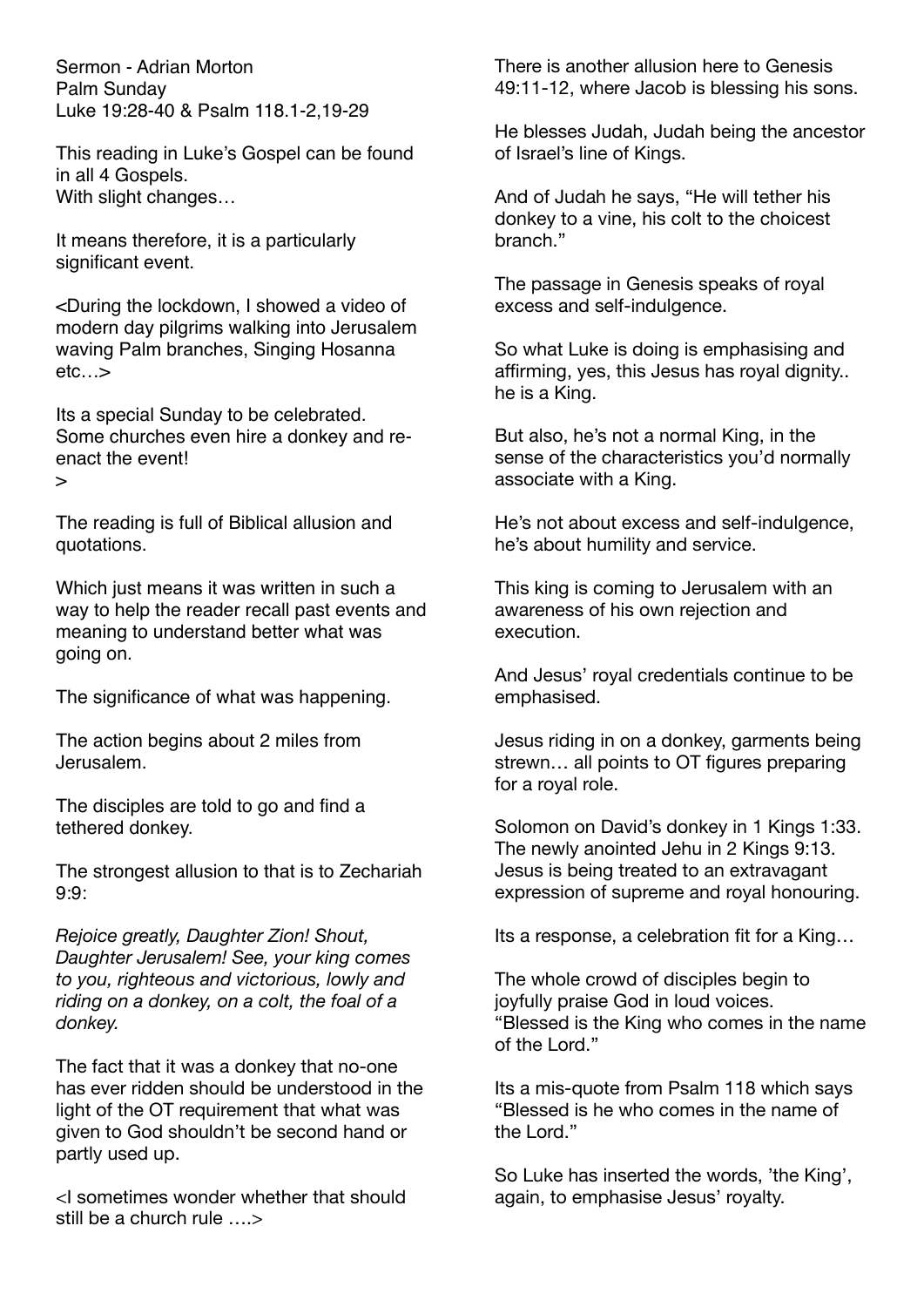This Psalm formed part of a ritualised welcome for pilgrims arriving in Jerusalem to worship at the temple.

But Luke is emphasising again and again, this is no ordinary pilgrim.

This is royalty coming. Even more than that.. this is a divine visitation.

This is so significant that even if the crowd were silenced.

the stones, creation itself, will cry out in worship.

Because what is going to be achieved by Jesus in Jerusalem. Though it may first look like defeat and humiliation.

Will in fact be a great victory for God himself.

The second half of what the crowd were shouting is often overlooked I think.

We remember, ""Blessed is the King who comes in the name of the Lord."

but not so much "Peace in heaven and glory in the highest!"

Or as the Message translation puts it:

"All's well in heaven! Glory in the high places!"

Its an echo of Luke chapter 2 when a host of angels appeared to the shepherds following Jesus' birth… praising God and saying:

"Glory to God in the highest, and on earth peace to men on whom his favour rests."

This "Peace in heaven and glory in the highest!"

is an exclamation that recognises that what Jesus is going to achieve in Jerusalem is being celebrated in heaven.

God's plan to reconcile, to bring peace between himself and humankind… is being worked out.

And that excites and causes heaven to celebrate.

The events that we will remember over the coming week.. The Last supper.. Jesus in the Garden of Gethsemane… praying not my will but yours…

Jesus on trial and then being flogged and crucified. And finally the celebration of His resurrection…

All that was done because God desires a deep relationship with you and I.

God is always near us… We may discern that or we may not…

I heard it explained recently as something similar to marriage.

On occasions Louise and I will go out for a date night.

Actually, more often than not nowadays its more like a date lunch..

But it will be times when we are intentional about our relationship.

Focussed on one another, sitting face to face…

We actively listen to each other and share what's going on for us.

What are our joys, what are our struggles etc…

Other times in our marriage, we're just doing life together…

Passing each other in the hallway as one goes out and the other comes in.

And we just acknowledge each other.

Other times we're together but don't feel the need to say much to each other. Its ok just to sit together and do our own thing…

And it's a bit like that with our relationship with God.

There will be times when we are intentional with Him.

Sharing our joys and struggles…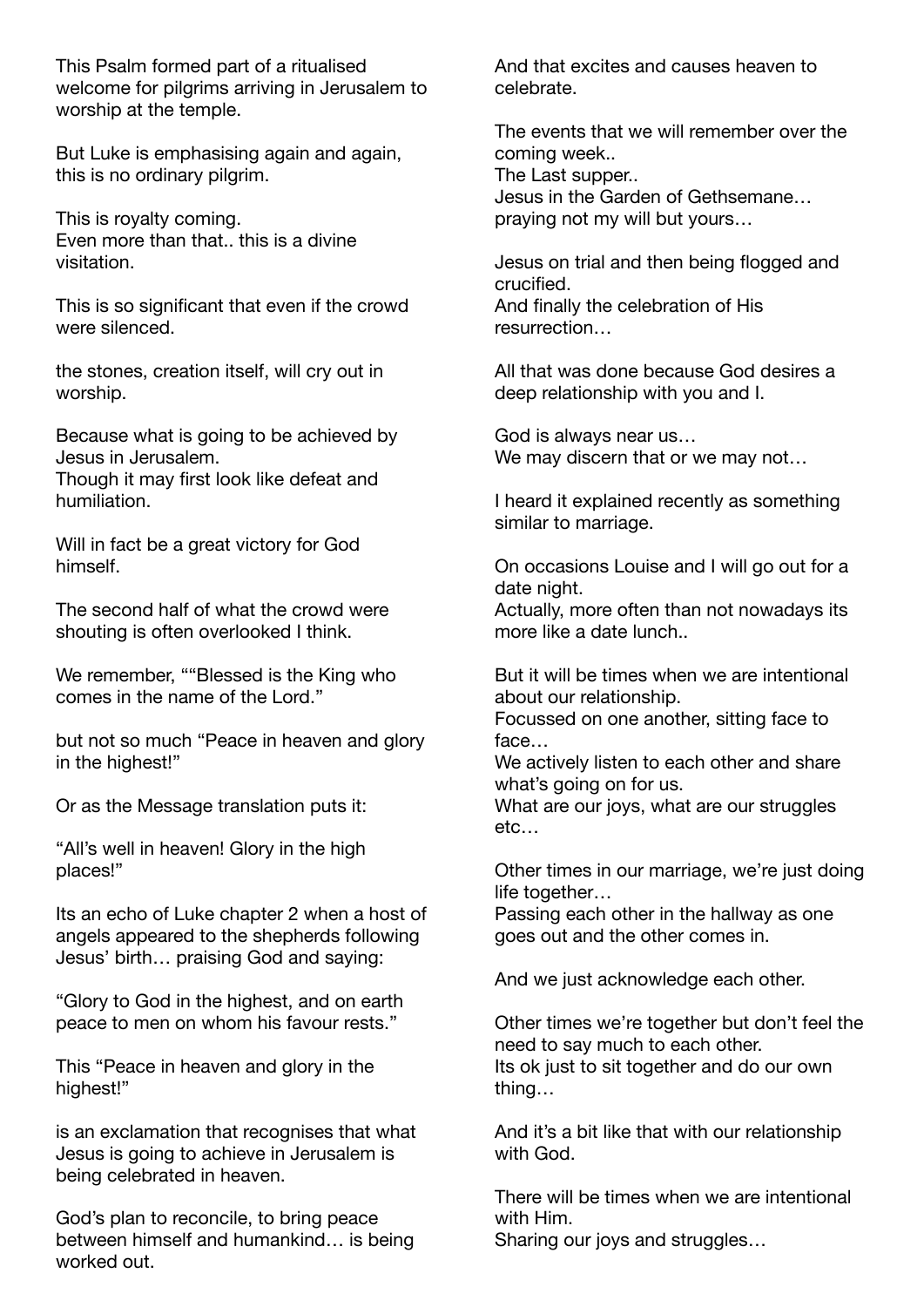And other times, we'll just be doing life, acknowledging Him in the midst of it all.

But that possibility of relationship with us excited all of heaven.

One of the biggest areas of doubt that will come our way in our Christian life.

Is to doubt the nearness of God. And to doubt that we can approach Him with confidence.

And that can be our own self generated doubt and lack of faith.

That can come from the enemy who will try and feed us lies about the relationship we have.

Or it can come from our own feelings that tell us we are unworthy…

Whenever any of those happens we have to look at the cross.

Its the cross alone that made it possible.

It is because of what happened over 2000 years ago on a hillside outside Jerusalem.

It is the blood of Jesus that gives us the right to draw near to God.

I need to back up… I'm starting to get to Good Friday…!

#### **Application**

What can we do with Palm Sunday… What is our response to it?

Well simply, it can be about celebration…

Often Churches are unsure whether to celebrate too much because they know what's around the corner.

And often Palm Sunday services try and amalgamate the two themes:

Celebration and Cross…

<Refer to Palm crosses…>

But in our reading, Jesus encouraged celebration.

Despite the Pharisees grumbling, he said the celebrations were entirely appropriate.

So much so that even the stones would cry out if the crowd were silenced.

So today, if nothing else, it is a day to celebrate.

That what Jesus is riding into Jerusalem to achieve will change the course of human kind.

That the presence of God will be available to all.

I don't know whether heaven follows the lectionary or the church calendar…

Probably not…

But we can join with heaven's celebration…

Palm Sunday can also challenge us…

Are our lives being lived in such a way that is fit for a King? Do our lives honour Him in that way. Is our allegiance to Him that clear?

I'm very excited to be baptising 4 people next Sunday morning… All of whom are putting their heads above the parapet, if you like..

And publicly saying, I'm going to live my life following Jesus…. My allegiance will be clear… Jesus is my King and Lord.

<P>

Tom Wright, a prominent theologian, and who writes many commentaries.

At the end of his commentary on this passage in Luke he says this:

"Are we ready not only to spread our cloaks in the road in front of him, to do the showy and flamboyant thing, but also now to follow him into trouble, controversy, trial and death?"

The point is made that many in the crowd who were joyfully singing God's praise,